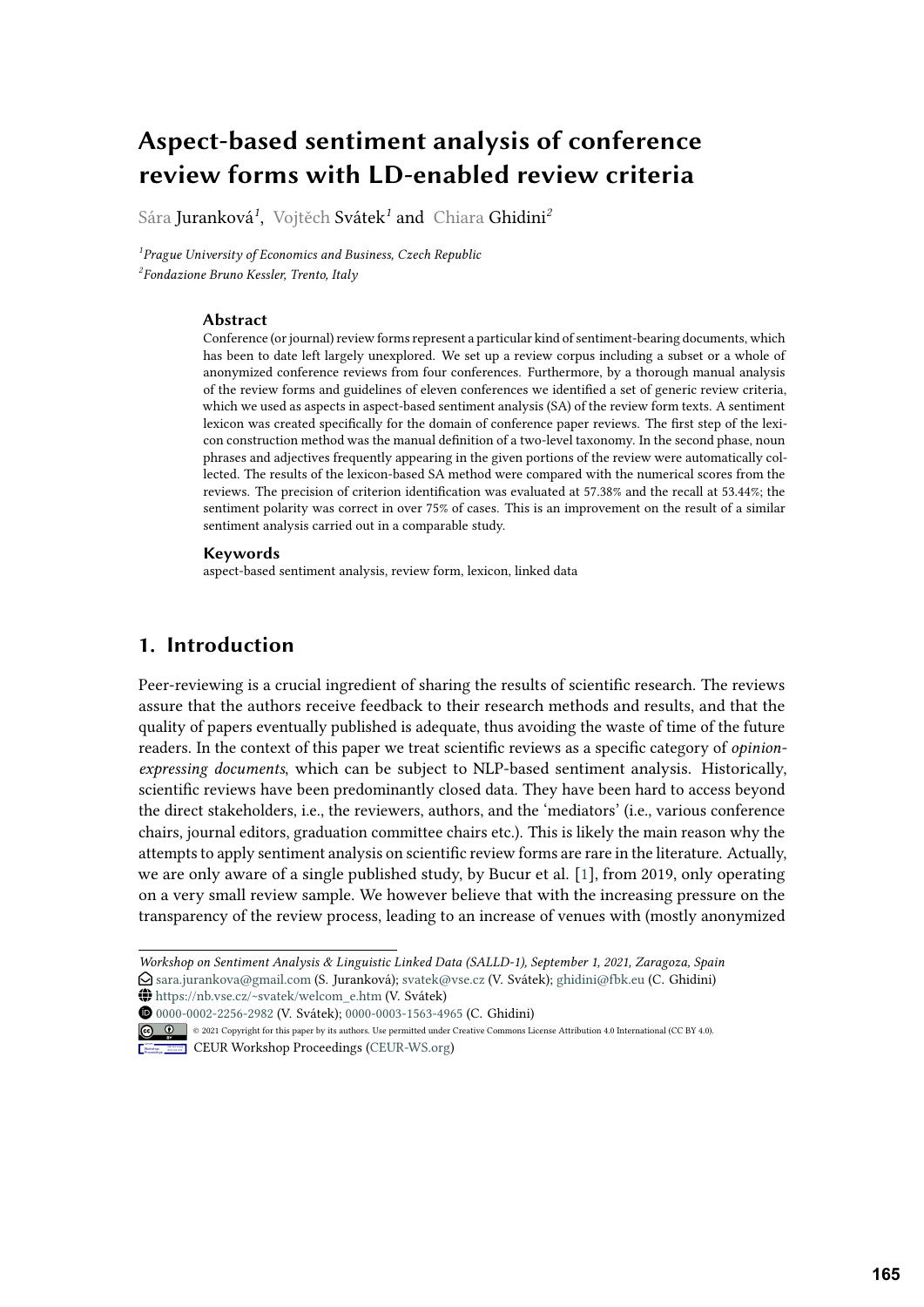but) open reviewing procedures, the amount of available corpora will rapidly increase. At the same time, there is likely to be demand for sentiment analysis applications in the scientific review domain. In our prior work [\[2\]](#page-16-1) we demonstrated how the partial numerical scores could be served to a relevant stakeholder such as a meta-reviewer in a pictorial form, through an entertaining metaphor: the individual criteria are represented as components/features of a car (their size/style reflecting the particular score). This representation aims to provide a rapid overview and comparison of different reviews of one paper, on the top of a dense table with several dozens of numerical scores. While such a *visualization method* is currently only possible for those review forms that explicitly capture the partial scores in a numerical form, an adequately reliable NLP-based *polarity detection* method would extend its scope to forms in which only the textual assessment is filled for those criteria, and in combination with a specialized *aspect categorizer*, even to completely unstructured review forms. Aside such use cases, addressing the level of individual papers, we might also consider the exploitation of automatically estimated review criteria scores for *aggregate analyses*, e.g., comparisons of different venues with respect to how much attention is paid to different criteria.

Consequently, we focused on both polarity detection and aspect categorization at the same time. Of the large space of reviewed scientific publications, in our research we narrowed down the scope to *conference* reviews, primarily based on the assumption that their review forms are (at least, in the studied community-specific fragment) more likely to be structured by partial criteria ('aspects') than the review forms of journals.

The implementation described in this paper is publicly available at [https://github.com/jurs02/](https://github.com/jurs02/aspect-based-sentiment-analysis-of-conference-submission-reviews) [aspect-based-sentiment-analysis-of-conference-submission-reviews.](https://github.com/jurs02/aspect-based-sentiment-analysis-of-conference-submission-reviews) More details on the implementation and experiments are also available in a thesis [\[3\]](#page-16-2).

While the presented research contains a specific empirical contribution (experiments with lexicon-based detection of both aspect and polarity), we also view it as one of the very first attempts to explore a to-date nearly unknown ground of sentiment analysis application, and thus foresee that even the conceptual thoughts about this domain (not fully matching the actual proof-of-concept experiments) might be found relevant by the community.

## <span id="page-1-0"></span>**2. Structure of conference paper reviews and its linked data representation**

Different conferences structure their web-based review forms differently. Generally, the overall evaluation and reviewer's confidence are expressed using a fixed choice. As regards partial evaluation criteria, some forms also have a fixed choice for (at least some of) them, while others merely expect the reviewers to mention them in the form of an unstructured text. In some cases the comments for the partial criteria can be input to dedicated textual fields, too. Yet another alternative is to separate the comments not by the criteria but by their polarity, with a specific textual field dedicated to strengths vs. weaknesses of the paper.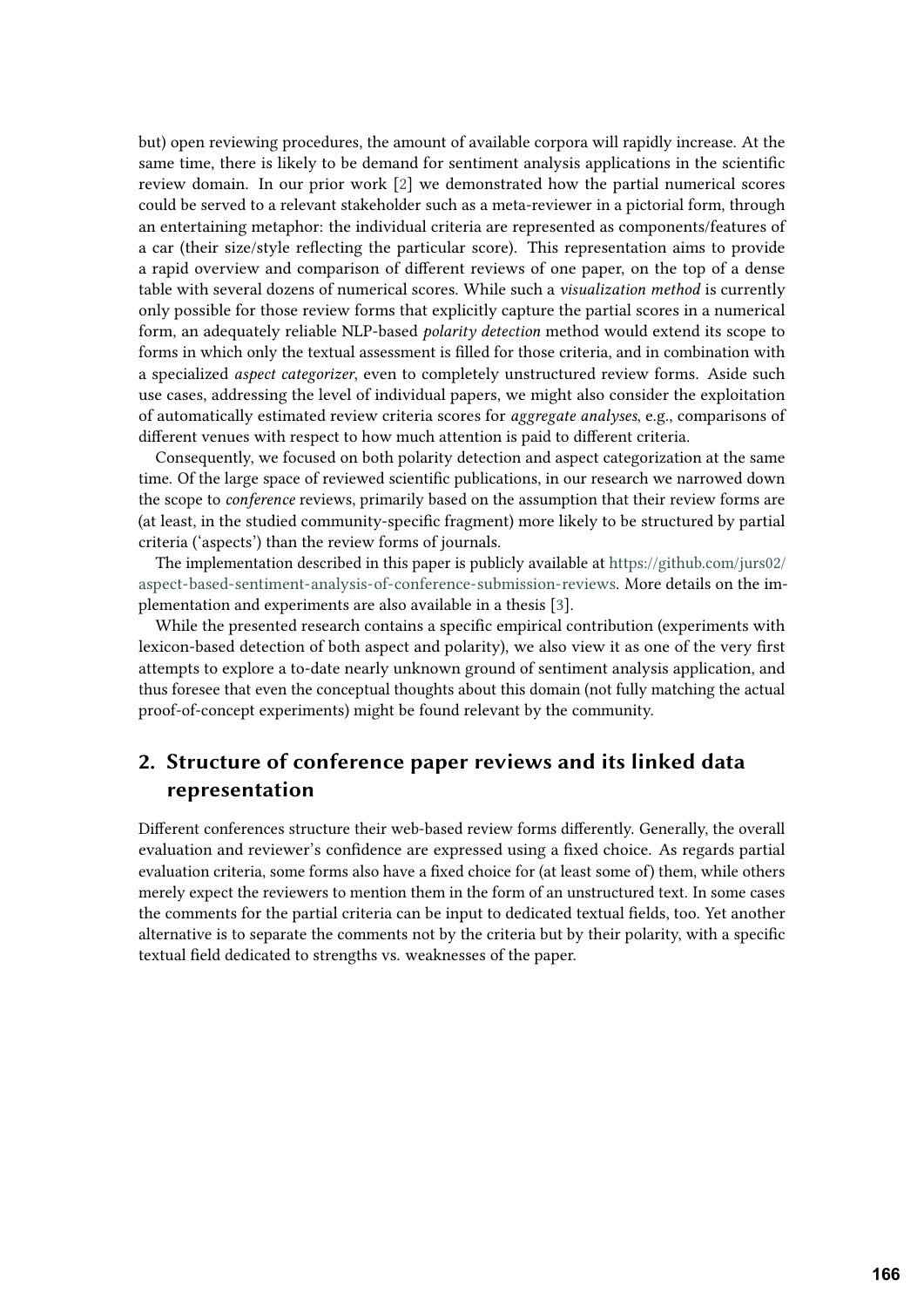### <span id="page-2-1"></span>**2.1. Micro-study in the semantic technology domain**

In our research we focused on conferences from the semantic technology (ST) field. We analyzed the review forms of nine ST conferences belonging to the most respected in the ST field (in the alphabetic order): ECAI, EKAW, ESWC, FOIS, IJCAI, ISWC, K-CAP, KR and SEMANTiCS, always for the latest edition we could access as author/s or reviewer/s. We semantically clustered the field labels (referring to the reviewer guidelines where in doubts), yielding seven partial *review metrics* that we named as follows (examples of alternative noun phrases from actual form fields names being in parentheses):

- Relevance (appropriateness)
- Novelty (originality; innovation; innovativeness)
- Technical quality (technical soundness and depth; correctness and completeness of the solution; scientific or technical quality; implementation and soundness)
- State of the art (scholarship; references; related work)
- Evaluation (reproducibility and generality of the experimental study)
- Significance (impact)
- Presentation (clarity and quality of writing).

There are also two global metrics, *Confidence* and *Overall score*, present in all forms. The partial criteria converged well despite the varying wording, though some forms missed certain metrics at all.<sup>[1](#page-2-0)</sup> Some conferences (ISWC and SEMANTiCS) were clearly influenced by one another, having the same set of fields. ESWC had two fields that we both ranged under 'Technical quality': "Correctness and completeness of the proposed solution" and "Demonstration and discussion of the properties of the proposed approach". EKAW only had one partial numerical field (relevance), while further information was collected in verbal form through the free-text fields 'Reasons to accept' and 'Reasons to reject'. K-CAP did not have any partial numerical field at all; this may be related to the 'workshop flavor' of this event. Three of the forms also had a field for 'best paper award' and three had field/s for redirecting the paper to another track (mostly, poster/demo).

This analysis revealed that in a particular research domain there may a wide variety of review structuring degrees while the set of review criteria may be very similar across different conferences. This seems to open the way to meaningful application of *aspect-based sentiment analysis*: the more structured forms, with numerical values for particular criteria, can serve as training data, and the built sentiment analysis models can then be applied – through a *mapping* between the review form fields and the unified criteria – to conferences that only have text-only fields. However, the sentiment analysis (polarity detection) also needs to be accompanied with review text classification to individual criteria, as a kind of *aspect classification*.

In the next short paragraph we report on a prototype solution of the criteria mapping problem (already presented as part of a demo at the ISWC'20 conference). A proof-of-concept study in both polarity detection and aspect classification for review forms is then the main subject of this paper, elaborated in the remaining sections.

<span id="page-2-0"></span> $1A$  complete table is in a previous paper (which presented the study in a briefer form and without relation to sentiment analysis) [\[2\]](#page-16-1).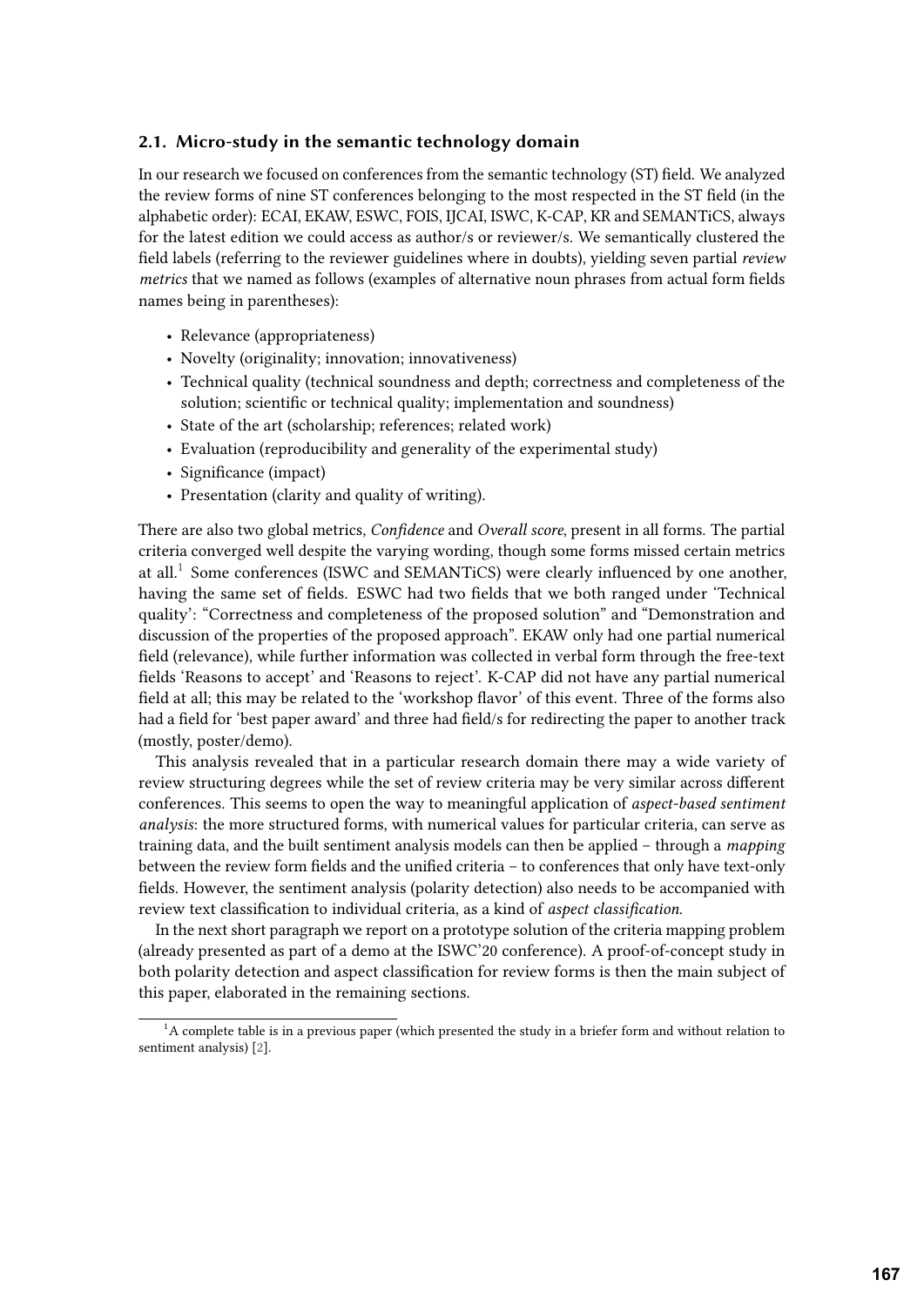### **2.2. Linked data infrastructure for review result sharing**

We prototyped an ontology that supports the publishing of metrics and their relationships to review forms. The ontology is online at [http://kizi.vse.cz/pictoreview/ontology/,](http://kizi.vse.cz/pictoreview/ontology/) and contains the classes *ReviewMetrics*, *ReviewForm*, *ReviewFormField* and *F2M\_Mapping* (for the field-tometric mapping), plus the connecting properties. The proposed metrics set (applicable on ST conferences, and probably many other computing field's ones) is at [http://kizi.vse.cz/pictoreview/](http://kizi.vse.cz/pictoreview/metrics/) [metrics/.](http://kizi.vse.cz/pictoreview/metrics/) Finally, a sample mapping is at [http://kizi.vse.cz/pictoreview/map/semantics18/.](http://kizi.vse.cz/pictoreview/map/semantics18/) We also developed a tool allowing the user to create the *mapping* from the custom set of review form fields of a particular event to the proposed set of generic metrics. The mapping can be stored as a JSON structure or as an RDF dataset described by our ontology. More details are in a previous paper [\[2\]](#page-16-1).

### **3. Prior research on conference paper review analysis**

The research by Bucur et al. [\[1\]](#page-16-0) focused on sentiment analysis in reviews of scientific publications. In this work a dataset of eleven reviews, each of which was manually annotated by their respective authors, was used. The aspects of the reviews were syntax, style and content. Each reviewer was asked which of these aspects a specific comment in their review focused on, whether the comment was positive or negative, whether an action by the author of the paper was required or just suggested, what was the impact on the overall quality of the paper and whether the author addressed the point raised in the comment. In the eleven reviews there was a total of 421 review comments, most of which (around 44 %) targeted a paragraph or an even smaller part of the paper, almost 30 % were about the paper as a whole and 27 % of comments focused on a section of the paper.

The result of the annotating phase done by the model experts (the authors) shows that most of the review comments are about the content of the paper, with much smaller percentages being comments about the style or the syntax. Also the amount of negative comments far exceeds the number of neutral or positive comments.

They have applied 18 different lexicon-based sentiment analysis tools to compare the results and found that the best performing tool was the SOCAL method [\[4\]](#page-16-3) with a maximum accuracy of 72.8 %. Most of the methods performed quite poorly according to the authors, however they discovered that the methods with more complex rules performed the best, even if the size of their sentiment lexicon was not large. It is important to note in the context of this work that the sentiment analysis was done separately from the aspects purely focusing on the polarity of the comment and they did not develop or used any tools to automatically determine the aspect of the comment.

Another research project that is focused on the processes of scientific publishing and more importantly peer reviewing of these publications builds off of the last paper, however this study is focused on creating a unified model for representation of publications and their assessments *"as well as the involved processes, actors, and provenance in general"* [\[5,](#page-16-4) p. 1] in the format of linked data. Their vision is that to give more context to reviews, by linking them to other data, such as information about the reviewer and about the author of a paper, as well as provide a way to link specific parts of a review to the part of the paper they comment on.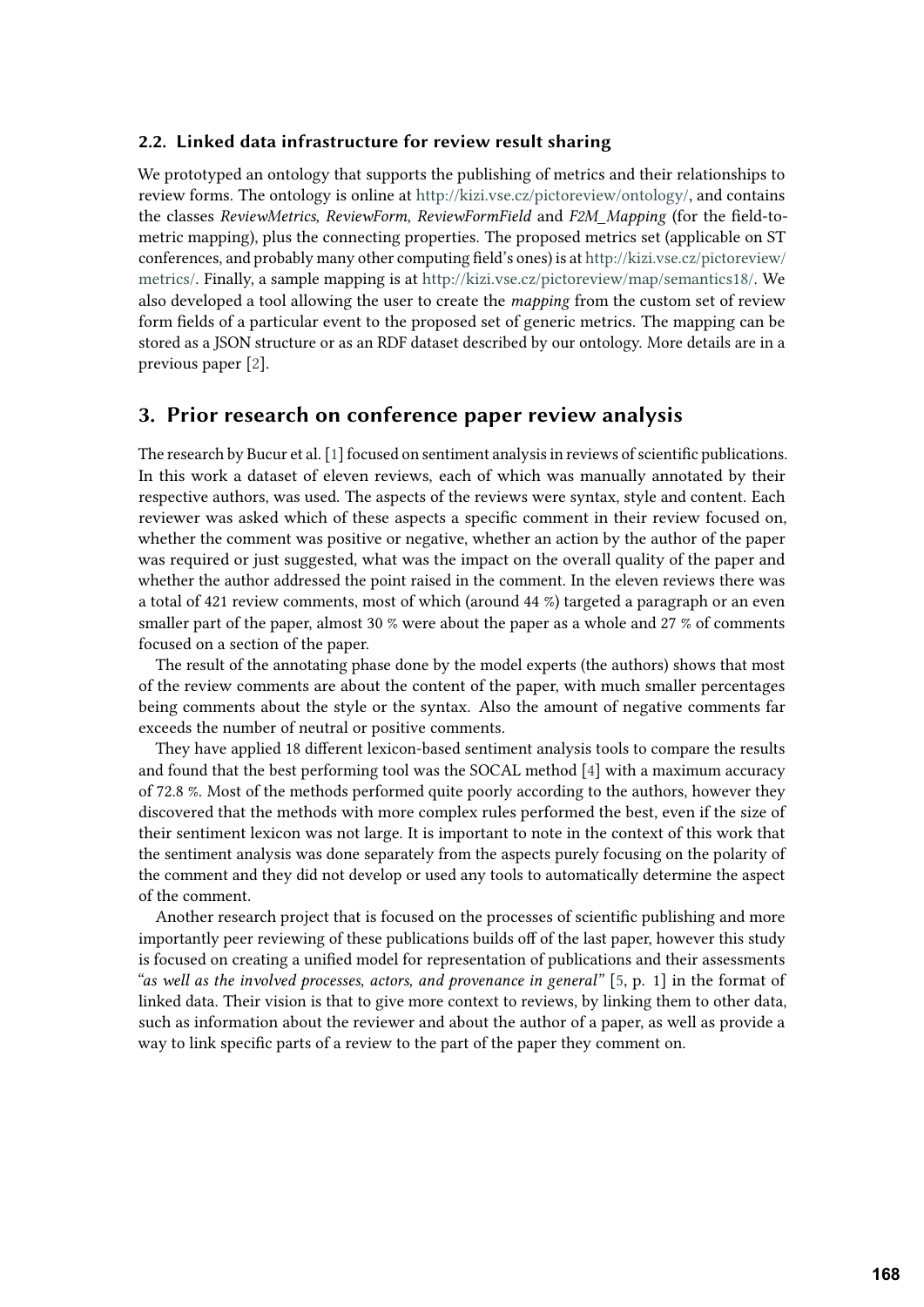### **4. Data collection and pre-processing**

The data analyzed in this work are reviews of submissions to semantic technology conferences, namely, editions of a subset of those from listed in Section [2.1:](#page-2-1) EKAW 2018, ESWC 2018, ESWC 2019, ISWC 2017 and ISWC 2018. The data for each conference were sourced differently, mainly because with the exception of the ESWC 2019 conference, these reviews are not publicly available. All but the ESWC 2019 data were anonymized; the reviewers were previously asked for an explicit consent. Technically, the contact to the authors and the extraction of the reviews were handled by co-authors of this papers, who had served in a senior role (program chair / meta-reviewer) in the respected conferences. Altogether, 247 reviews were collected this way for EKAW 2018, 11 for ISWC 2017, and 20 for ISWC 2018, and 6 for ESWC 2018. The ESWC 2019 data was publicly available through a SPARQL endpoint at [https://metadata.2019.](https://metadata.2019.eswc-conferences.org/sparql) [eswc-conferences.org/sparql](https://metadata.2019.eswc-conferences.org/sparql) (unfortunately, not functional any longer). Preprocessing for *aspect vocabulary extraction* consisted in word- and sentence-level tokenization and POS tagging, using standard NLTK library tools, and lemmatized using the WordNetLemmatizer. No stop words were removed.

Preprocessing for *sentiment vocabulary extraction* was carried out over 1000 review sentences from the ESWC 2019 dataset. Sentences with dual polarity in a single example were manually split in order not to confuse the Naïve Bayes classifier. Each sentence was labeled with either positive or negative sentiment by the author as well as another annotator, independently as to not influence each other. There were eight disagreement cases, which were harmonized during a consensus-reaching session. The resulting dataset consists of 743 negative and 257 positive sentences.

When creating the lexicon, first all contractions are expanded, then the review is tokenized into words and assigned a POS tag. Because only words with a high enough frequency are kept, it was also decided to remove stop words, based on a custom stop word list. The NLTK corpus also includes a dictionary of stop words, however it includes words that were expected to have a noticeable influence on the polarity of a sentence such as *should* which rarely points to a positive sentiment in reviews. The tokens were lemmatized, with the exception of adjectives. In this task especially adjectives needed to be kept in the same form as they were originally written in the review. For example, the distinction between *good* and *better* might be important for the polarity of the adjective as *better* is more likely to be used in a negative comment such as *"it would be better if you. . . "* while *good* mostly keeps its positive polarity.

Preprocessing for the *evaluation of results* consisted in the annotation of 15 reviews from 3 different conferences (5 from each), namely ESWC 2019, ISWC 2018 and EKAW 2018. The reviews were labeled by two annotators, with criteria and sentiment polarities found in each review comment. Because the labels of a criterion to which the reviewer points to in a comment very often differed across the two sets of annotations (while both annotators mostly agreed about the sentiment), a discussion between the annotators again ensued, to reach a consensus. Out of 136 annotated comments the annotators did not originally agree in 49 cases when it came to the criteria, which is over one third. In 14 out of those 49 cases the annotators did not reach a consensus even after the discussion. For example, regarding the comment *"Then it will be beneficial to provide a justification of the number of entities. . . used in the experiment."* one annotator argued it should be labeled with the *evaluation* criterion, as the reviewer questions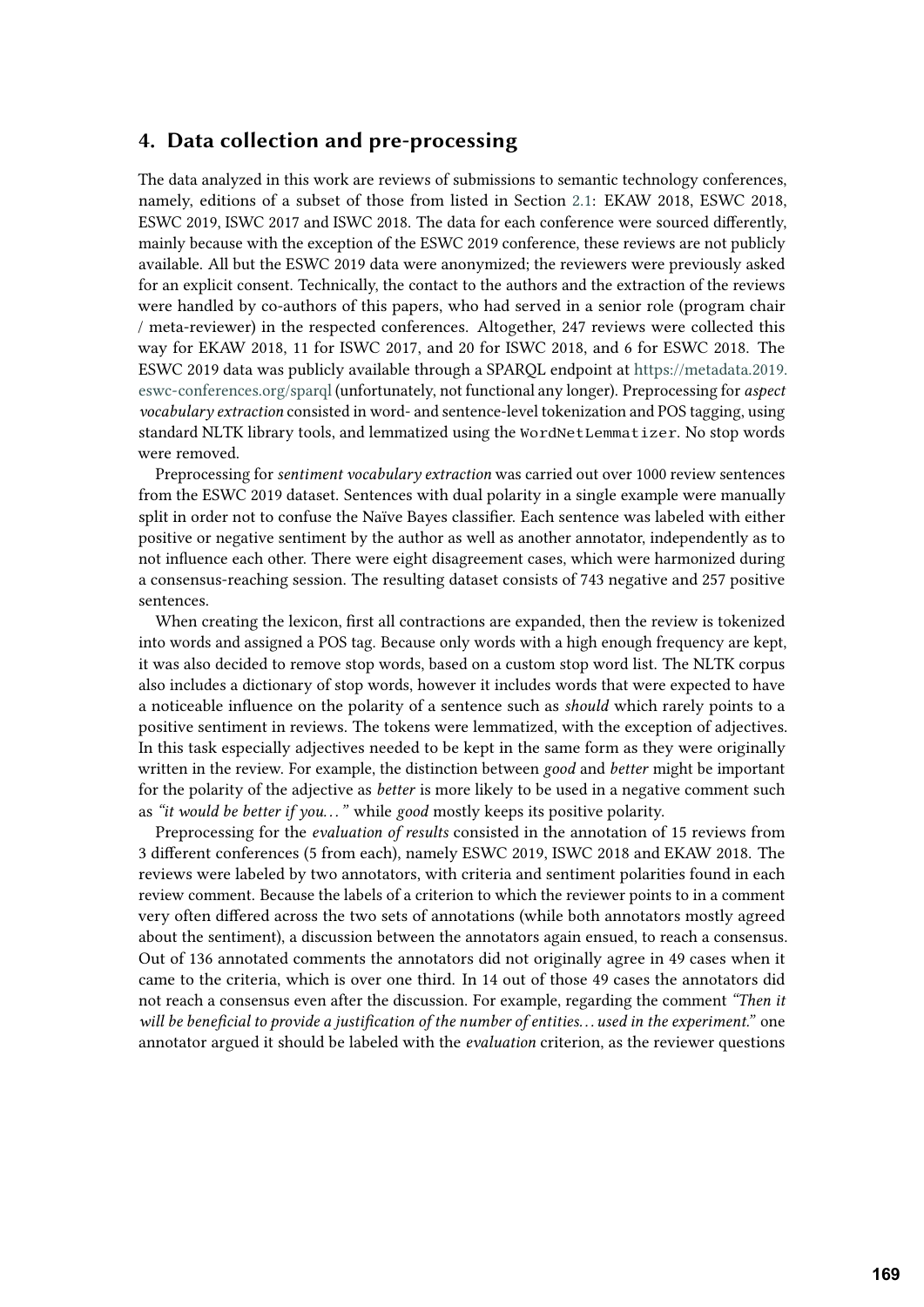the small data sample used in the evaluation of the work. The other annotator however insisted on the *presentation* label, based on the fact that the reviewer had asked for a clarification on the sample size without outright criticizing it.

## **5. Aspect extraction**

To extract aspect expressions, a taxonomy-oriented approach is used, where the aspects at the top of the hierarchy represent the criteria and all the terms at the second level represent aspect expressions belonging to the criteria. The chosen set of criteria (aspects) corresponded to those from our study described in Section [2.1,](#page-2-1) except that Novelty and Significance were combined into one criterion. In order to create a lexicon of terms that represent the chosen set of criteria, to be used for identifying aspect expressions in the reviews, it was decided to use two main approaches. One is the taxonomy extraction and the second one is extraction of frequent words used by the reviewers for different criteria in a text that is already divided by headers into sections for the respective criterion. The manually created seed taxonomy had the criteria (aspects) at the first level and the aspect expressions for each criterion at the second level:

- 'relevance': 'appropriateness', relevance'
- 'novelty & significance': 'originality', 'innovativeness', 'innovation', 'novelty of contribution', 'novelty', 'impact', 'significance'
- 'technical quality': 'scientific quality', 'implementation', 'soundness', 'technical quality'
- 'state of the art': 'scholarship', 'references', 'related work', 'state of the art'
- 'evaluation': 'reproducibility', 'evaluation', 'evaluate', 'evaluating'
- 'presentation': 'clarity', 'quality of writing', 'presentation', 'typo', 'description', 'describe', 'written'

### **5.1. Crude features extraction**

The next step of taxonomy based extraction was to obtain a set of crude features.

The first method of extracting terms that are likely to represent a criterion is to extract frequent *noun phrases* (NP). For that the content of the file (representing a single review) was tokenized and each token was assigned a POS tag. The tuples (token, pos\_tag) were then parsed to determine the multi-token sequences which represent nouns and noun phrases. The RegexpParser from the NLTK library was used with a simple custom grammar (over the POS tags) covering both the development of noun phrases from nouns through adjectives and the composition of noun phrases through prepositions. The tree returned by RegexpParser was traversed. For each subtree, labeled as NP, each token of the sequence was lemmatized, it was checked if its length was between 2–20 characters, and if so, the lemmatized tokens were joined into a single string. To obtain the NPs that were frequent enough across all the reviews and may therefore represent the criteria, the support of a NP across the reviews was calculated as  $support(w_i) = \frac{N_{w_i}}{N}$ , where  $w_i$  is a word,  $N_{w_i}$  is the number of reviews containing  $w_i$ , and  $N$ is the total number of reviews. Only if the support was greater than the minimum support, the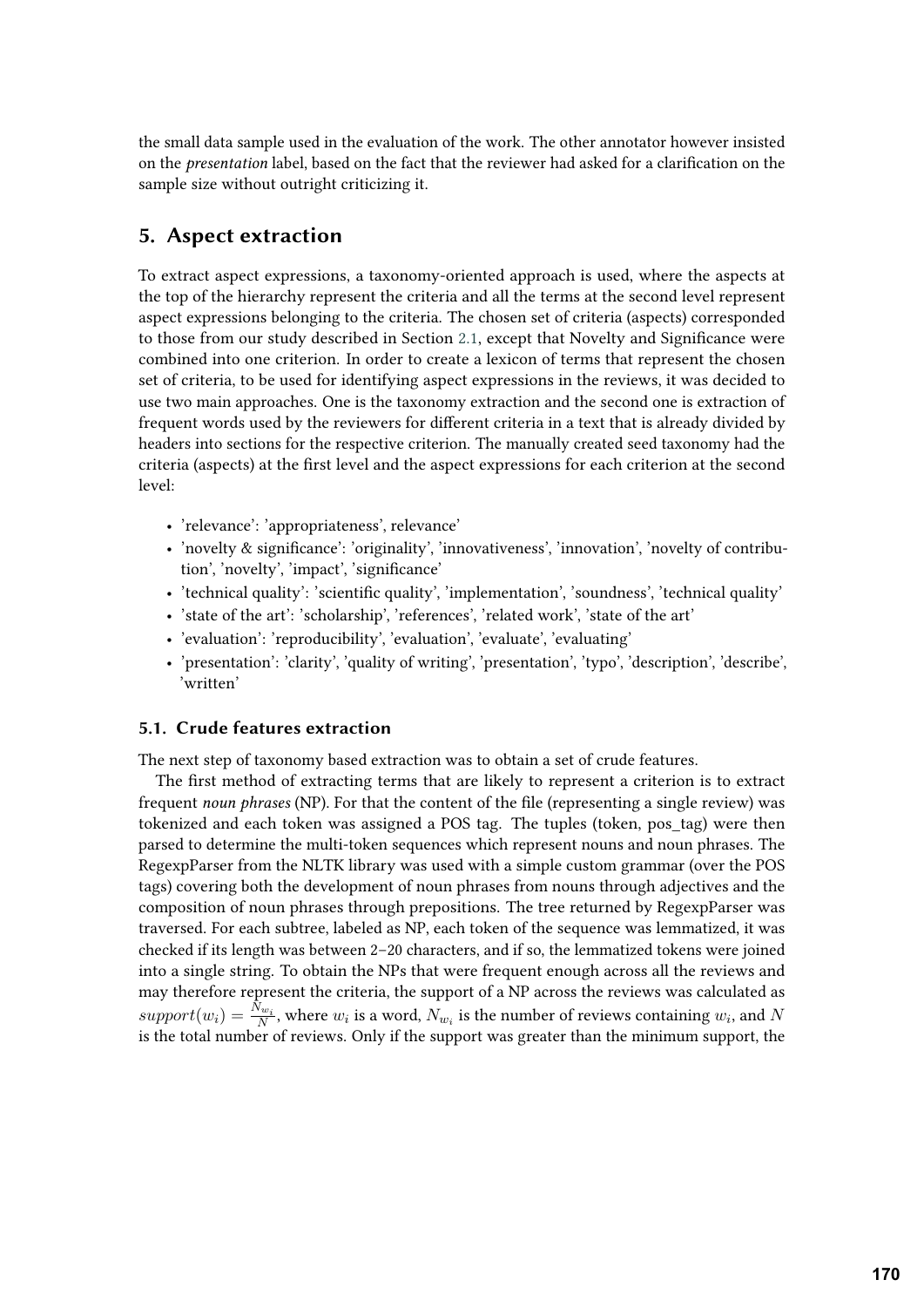criterion expression candidate was kept. Based on experiments, the minimum support threshold of 2 % proved as one returning a reasonable amount of candidate criterion expressions with respect to their manual confirmation.

When going through the training data, it was then discovered that fairly often, the criterion expression found in the reviews takes the form of *adjectives*. It was decided to extract frequent adjectives from the reviews as well, and calculate the support of each adjective across the reviews with the same technique as was used with the NP extraction.

### **5.2. Extraction by review structure**

The data from the 2018 ESWC conference that was obtained had the review text divided into sections where the different sections represented the different criteria. It was decided to leverage this data to extract frequent words from each of these sections across the reviews. The frequent words of each section were included in the new aspect expression taxonomy directly; they did not go through the same process of similarity matching against the manually created taxonomy as the candidates that were chosen purely on their frequency. This is useful because it allows to extract new possible criterion terms that would not match with any of the terms in the taxonomy, which were originally not thought to be included. However, the aspect expression candidates created by this method were still evaluated by the user.

### **5.3. Validation against the manually created taxonomy and by the user**

The similarity of crude features to the aspect expressions in the taxonomy was calculated, and only those with sufficient similarity were retained. The NLTK WordNet tool and its path\_similarity metric, based on the shortest path that connects the senses in the WordNet hypernym hierarchy, was used. Since the features may contain adjectives (in the case of noun phrases) or be adjectives themselves (in the case of frequent adjectives extraction), which are not a part of the WordNet hierarchy, the adjectives were transformed to their closest related noun. Another issue is measuring similarity with terms consisting of multiple words. Certain multi-token terms are already present in the WordNet thesaurus (such as *state of the art*), and getting their synsets to perform similarity matching is as simple as replacing the spaces between words with underscores. However, some multi-token words cannot be found in WordNet directly. This problem was solved by calculating the maximum similarity between each token of one term to all the tokens of the other term. Of these similarities the maximal one is chosen. The threshold for similarity of a term to the taxonomy was set to 0.3; every term having at least this similarity to any term in the manually created taxonomy became a criterion expression candidate under the same criterion as the term it was most similar to.

The second filtering step consisted in an interactive process of the user validation of the final taxonomy consisted in asking the user 1) whether the given term belongs under the estimated aspect, and if not, under which other aspect (if any) it belongs.

The entire process of aspect expressions extraction and user validation (carried out by the first author of this paper) resulted in 57 new terms in the taxonomy. The new terms added under each criterion are showcased in Table [1](#page-7-0) along the original terms from the manually created taxonomy.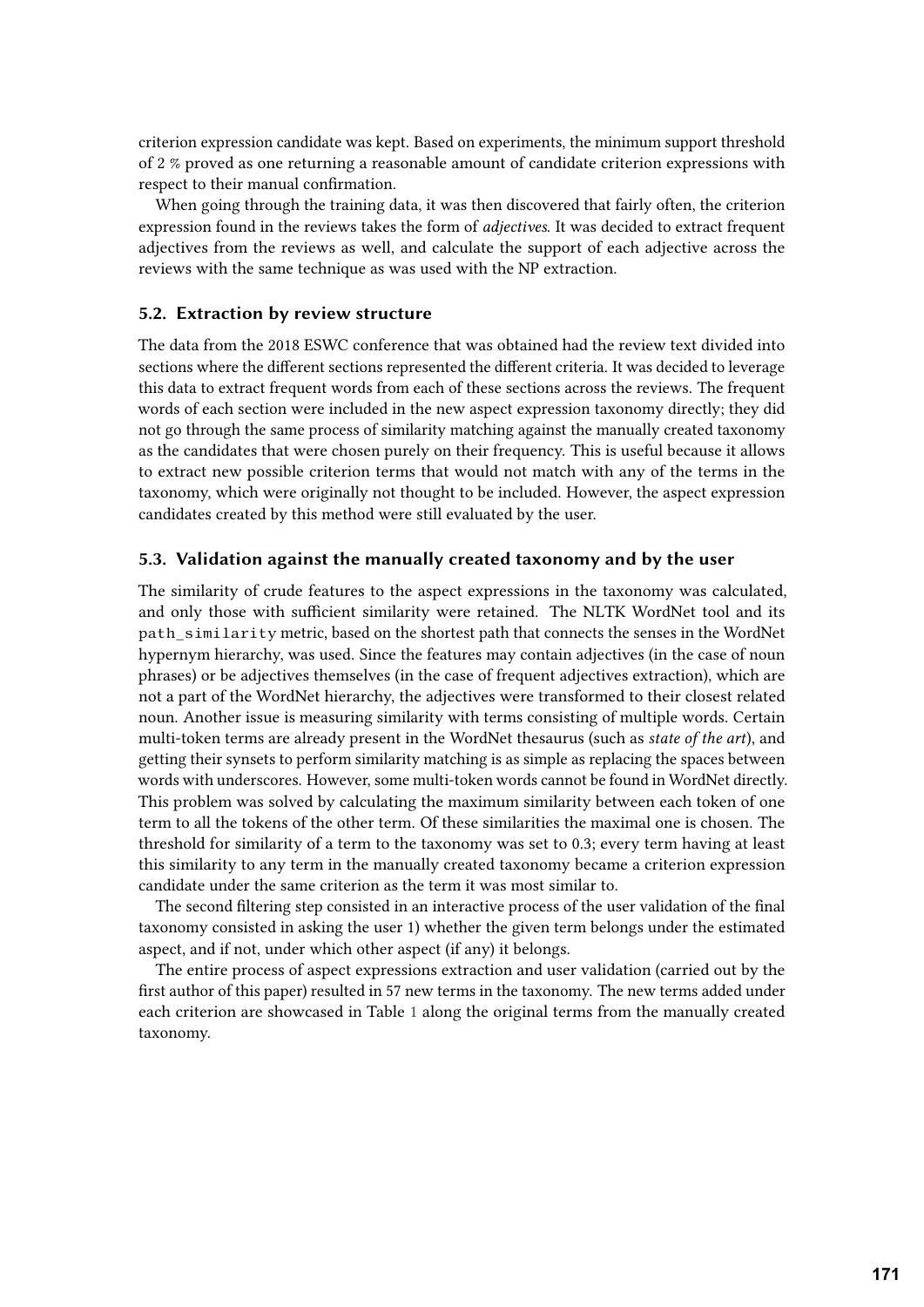<span id="page-7-0"></span>**Table 1** Result of the aspect expression extraction

| criterion         | aspect expressions - old                             | aspect expressions - new                   |  |  |
|-------------------|------------------------------------------------------|--------------------------------------------|--|--|
| relevance         | appropriateness, relevance                           | important topic, relevant,                 |  |  |
|                   |                                                      | contribution, topic                        |  |  |
| novelty           | originality, innovativeness,<br>innovation, novelty, | originality innovativeness,                |  |  |
|                   | novelty of contribution,                             | scientific contribution,                   |  |  |
|                   | impact, significance                                 | improvement, novel, idea                   |  |  |
| technical quality | scientific quality,                                  | running example, scalability, code,        |  |  |
|                   | implementation, soundness,                           | design, usability,                         |  |  |
|                   | technical quality                                    | implementation and soundness,              |  |  |
|                   |                                                      | technical detail                           |  |  |
| state of the art  | scholarship, references,<br>related work,            | reference,                                 |  |  |
|                   |                                                      | related work section,                      |  |  |
|                   | state of the ar                                      | references, benchmark, comparison,         |  |  |
|                   |                                                      | previous work, related research            |  |  |
| evaluation        |                                                      | evaluation section, coverage,              |  |  |
|                   |                                                      | experimentation, score,                    |  |  |
|                   | reproducibility, evaluation,                         | experimental result, experimental,         |  |  |
|                   | evaluating, evaluate                                 | experimental evaluation, support,          |  |  |
|                   |                                                      | empirical evaluation, accuracy,            |  |  |
|                   |                                                      | assessment, evaluation result,             |  |  |
|                   |                                                      | recall, metric, experiment                 |  |  |
| presentation      |                                                      | english, scientific paper, notation, text, |  |  |
|                   | clarity, quality of writing,                         | last sentence, sec, write, figure,         |  |  |
|                   | presentation, typo,                                  | introduction, document, explained,         |  |  |
|                   | written, describe,                                   | current form, reading, writing,            |  |  |
|                   | description                                          | first paragraph, intro, readability,       |  |  |
|                   |                                                      | format, paragraph                          |  |  |

## **6. Creation of sentiment lexicon**

Through some initial experimentation with various existing sentiment lexicons such as the SenticNet sentiment lexicon and the NLTK's SentiWordNet sentiment lexicon it was discovered that these universal sentiment lexicons are not well suited for application on the domain of conference paper reviews.

One issue is that in the specific domain of scientific reviews, some words having neutral polarity in generic lexicons are rather polarized. For example in SenticNet, the word *clarification* has polarity of -0.09, but it is often used in sentences such as *"The section about experimental results needs some clarification"* where the sentiment is clearly negative.

Another possible issue with pre-made sentiment lexicons is that they mostly do not include punctuation. However, punctuation might have great semantic significance in conference paper reviews, as they are often written in plaintext and punctuation is used to compensate for the lack of usual formatting styles such as bullet points.

For that reason, it was decided to create a custom, domain-specific sentiment lexicon. The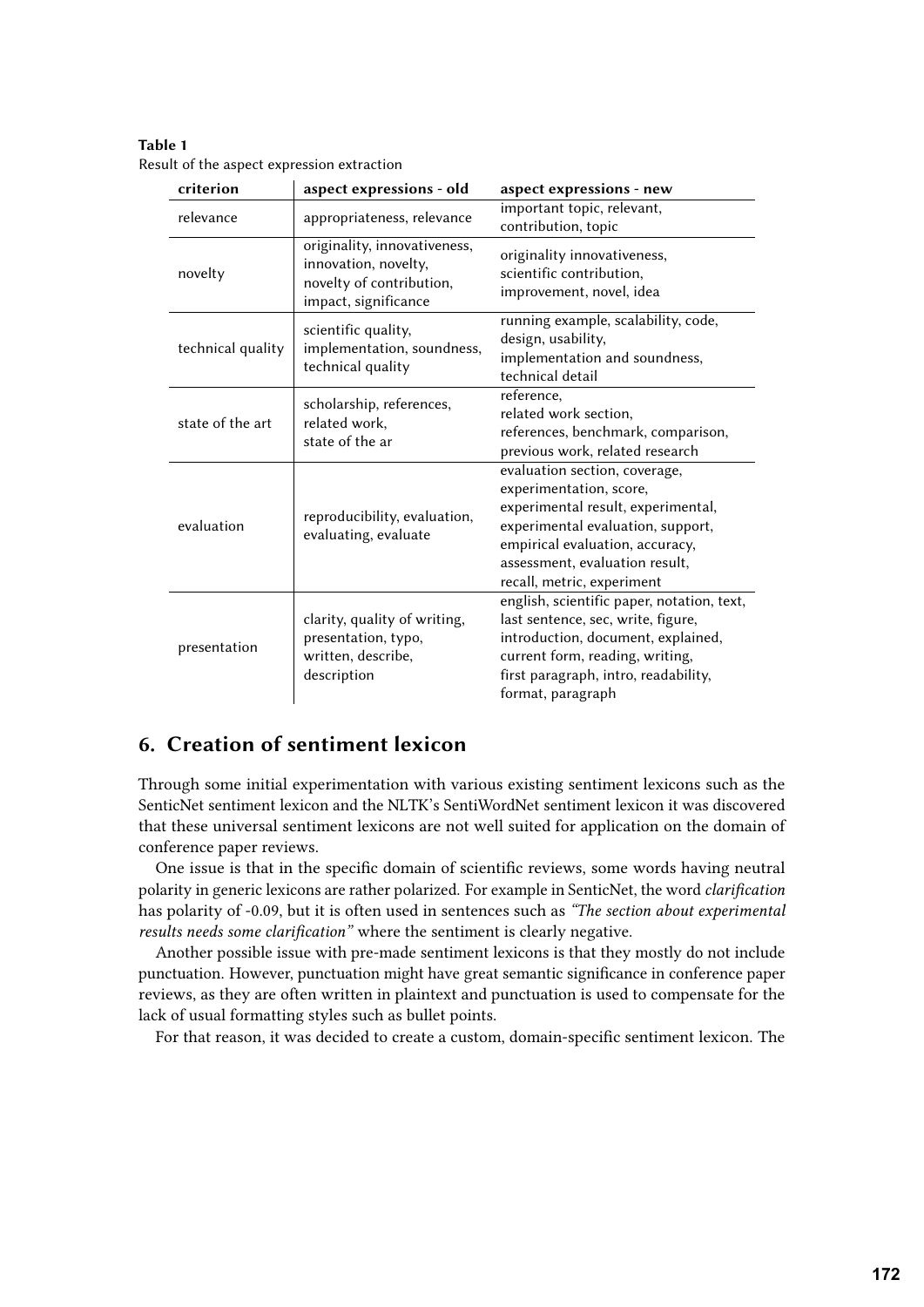NLTK's implementation of the Naïve Bayes classifier was used for this purpose. Of all the lemmatized tokens in the reviews, the number of tokens the classifier needed to process as features was limited to 450. The dataset of labeled review sentences was split to have a testing dataset of 50 example sentences to determine the accuracy of the classifier and the rest of sentences was used for training. The accuracy of the classifier on the testing dataset was 0.78. The classifier allowed us to get a list of features which had the highest contribution to classification. The highest contribution to positive classification was reached (in turn) by the terms 'easy', 'interesting', 'topic', 'sound', 'community', 'idea', 'interest', 'good', 'clearly', 'well', 'bring', 'valuable', 'conference', 'write', 'effort' and 'highly', which had the ratio of usage in positive vs. negative sentences between 36 and 5. For negative classification it was 'but', '?', 'what', 'not', 'me' and 'why', with the analogous ratio (negative vs. positive sentences) between 15 and 5. The interpretation is in most cases intuitive; compared to commonly used polarity lexicons, the role of pronouns, particles and punctuation might be worth mentioning.

Each of the most informative tokens was given a value of -1 or +1 (where -1 corresponds to negative sentiment and +1 corresponds to positive sentiment). The top 100 tokens were eventually chosen to be included to the sentiment lexicon (setting the ratio threshold to 2.4 to 1). Then the results were compared with the SenticNet sentiment lexicon, to see what is the level of agreement between the two lexicons and it was discovered that in 13 cases, the polarity of the sentiment of words found in both lexicons differed and in 31 cases a word from my lexicon was not found in SenticNet. Surprisingly not all the words that were not found in SenticNet were not found due to the aforementioned lack of punctuation in SenticNet or because these words could truly be considered neutral. SenticNet was missing some words which are considered fairly meaningful in sentiment analysis such as *rather* or *should*.

40 positive and 66 negative words compiled manually during the process of labeling the training dataset were also included. The resulting sentiment lexicon contains 186 sentiment words out of which 88 have positive polarity of +1 and 98 have a negative polarity of -1.

### **7. Aspect-based sentiment analysis**

The high-level categories of sentiment analysis methods are the lexicon-based and the machinelearning-based ones. Most machine learning methods require high amounts of labeled training data, which makes it difficult to transfer a trained model to another domain. Although there are domain adaptation methods, they are primarily focused on sentiment analysis at the document level rather than at the aspect level [\[6\]](#page-16-5). Also, for a novel domain like the conference review one, it is desirable to allow for hands-on exploration of the data. Therefore we opted for a lexicon-based approach.

Our sentiment analysis method applied in our project is a variation of the holistic lexiconbased approach [\[7\]](#page-16-6), which expects an existing list of aspect expressions as well as a sentiment lexicon, and addresses aspect-based sentiment analysis. The basic algorithm of the holistic approach finds all words or phrases describing features in a sentence as well as opinion (or sentiment) words. Then, for each feature in the sentence, its sentiment score is calculated using the polarity of the opinion words and their distance in the sentence from the feature expression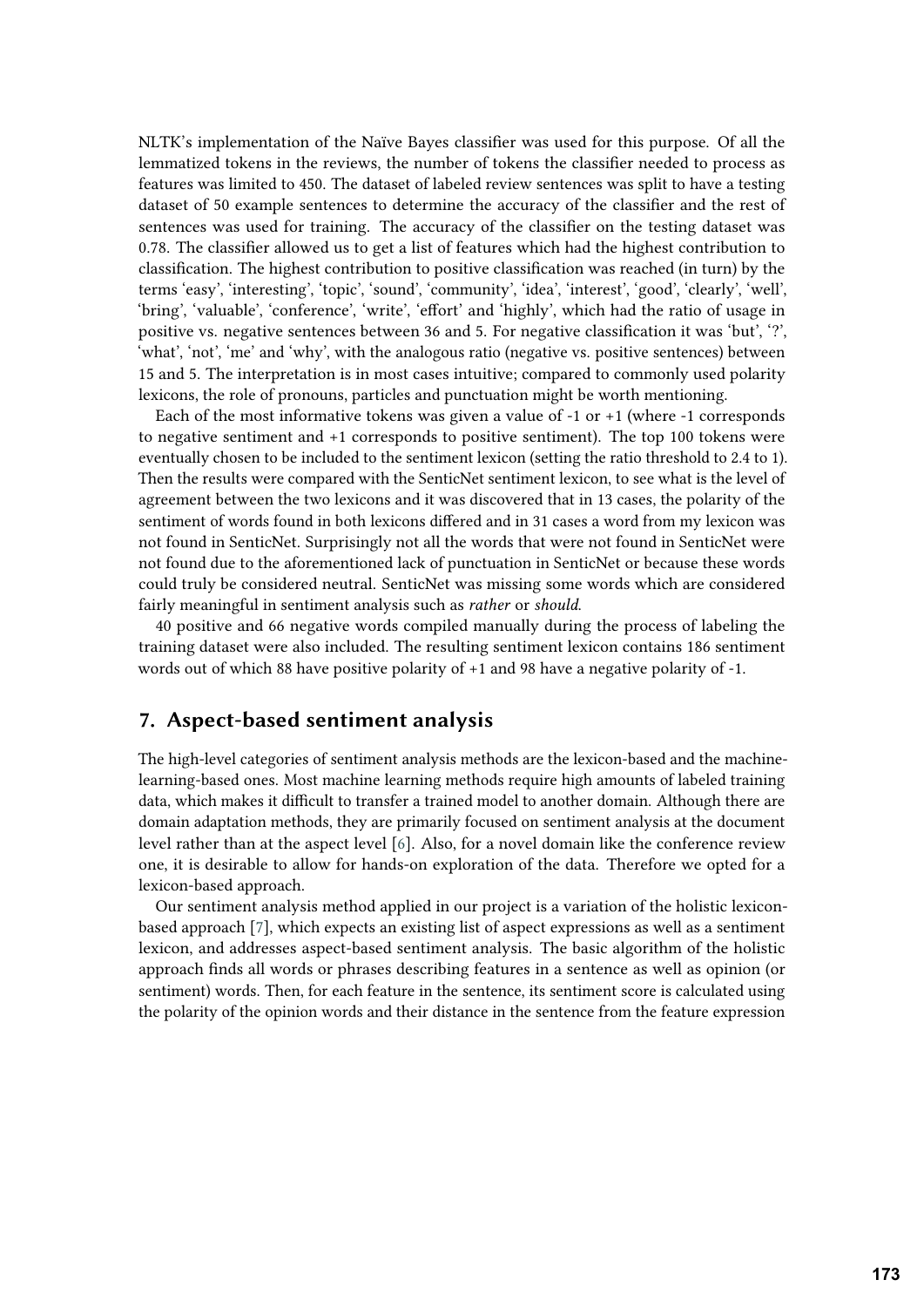using the following function:

$$
score(f) = \frac{\sum_{w_i:w_i \in s \land w_i \in V} w_i.SO}{dis(w_i, f)}
$$
(1)

where  $w_i$  is an opinion word,  $V$  is the set of all opinion words,  $s$  is the sentence that contains the feature  $f, dis(w_i, f)$  is the distance between feature  $f$  and opinion word  $w_i$  in the sentence s, and  $w_i$ . SO is the semantic orientation of the word  $w_i$ . The algorithm is also extended to deal with negation (by negating the polarity of a sentiment word which follows after a negation word), but-clauses (by first trying to determine the sentiment of an opinion word within the but-clause using the basic algorithm and if the sentiment score is zero it assigns the negation of the clause before *but*). Then it has three rules for dealing with context-dependent opinion words based on their co-occurrence with context-independent words and the polarity of the neighboring sentences. The details of the adapted algorithms can be found in the underlying thesis [\[3\]](#page-16-2).

Polarity detection using aspect expressions and sentiment words First, of all, the sentences with more than 5 aspect expressions are discarded, since for them it would be too hard to evaluate which opinion words belong to which aspect. It is especially an issue with the numerical evaluations at the beginning of reviews, which are sometimes not structured by newlines or any other separator.

Given a sentence  $s_i$  that contains a set of aspect expressions, the polarity score is calculated for each expression. Given a set of sentiment words in the sentence, their collective influence is calculated based on the sentiment score given by the sentimentr algorithm which is divided by the distance of the sentiment word from the aspect expression. These scores are then aggregated by a sum function for each aspect expression. An expression is assigned the sentiment polarity using the orientation to interval function. Its default functionality is to return -1 or +1 if the orientation is positive or negative, and 0 otherwise.

**Adjectives as aspect expressions** When for some aspect expressions the orientation is unknown after aggregating polarities of nearby opinion words, they are added to  $s_i$ 's list of non-polarized expressions. These are next evaluated using the adjective rule, where if the aspect expression is an adjective, it may be used as an opinion word itself. This is the case with sentences such as *"This paper is highly relevant to the conference"*, where the adjective *relevant* points to the relevance criterion, but also expresses a positive polarity on said criterion. In cases when the aspect expression is an adjective, its polarity is determined using a re-implemented and slightly modified version of the sentimentr algorithm [\[8\]](#page-16-7) as if it was an opinion word, to cover cases such as negation. Sentimentr uses four kinds of modifiers: negators, amplifiers, de-amplifiers and adversative conjunctions.

**Intra sentence rules** If the aspect expression orientation is still unknown after the use of the adjective rule it is evaluated using the intra sentence rules, which rely on the fact that a sentence only expresses one polarity unless it includes an adversative conjunction. For each so far non-polarized aspect expression the closest opinion word is found as well as all the words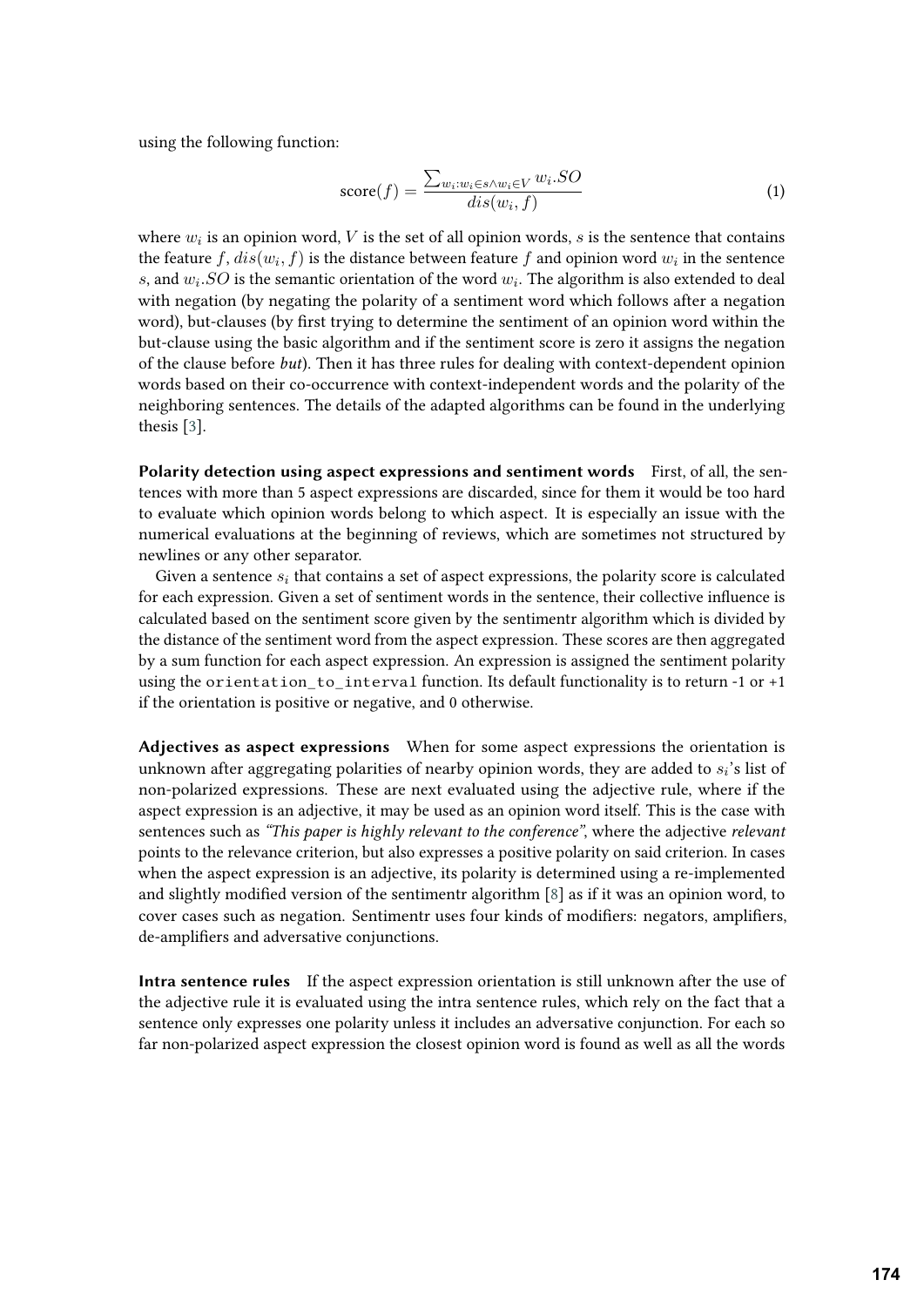between the aspect and the opinion word. If there is an adversative conjunction in between the opinion word and the aspect expression, that likely means the sentiment polarity was inverted by the conjunction and therefore the aspect expression should be given the opposite polarity of the opinion word. This should help in sentences such as *"The evaluation shows great results but the dataset was small."* in which *dataset* might be an aspect expression pointing to the evaluation criterion but *small* might not be in the sentiment lexicon. For a human, it is easy to point to small as a negative word here based on the context, but that is not always the case, for example in a phrase *small error* it would be positive. The closest identified opinion word in this sentence would be *great*, with a positive polarity, but given the fact that there is *but* in between *great* and *dataset*, the polarity assigned would be negated. If no adversative conjunction is found, the aspect expression is given the polarity of the closest opinion word without any changes, following the *one sentence – one polarity* idea.

**Sentences with neutral sentiment** If the orientation of an aspect expression is still 0 after the application of all rules, it is finally evaluated as neutral. These aspect expression do not influence the numerical scores of a review, the aspects with neutral orientation are however still shown in the algorithm's output at a sentence level.

## **8. Evaluation of results**

To assess the algorithm quality, the numerical scores of each criterion estimated by the algorithm were first compared to the scores given to these criteria by the reviewers. Then, the algorithm's output was evaluated in more detail, by establishing the precision and recall of aspect identification and the accuracy of the sentiment analysis, using an annotated set of reviews. Finally, the results of the evaluation were discussed and suggestions are made for future improvements.

### **8.1. Evaluation using reviews with numerical scores**

The reviews from ISWC 2018 contain numerical scores for a wide range of criteria as was mentioned in section [2.](#page-1-0) It was decided to compare the numerical scores output by the sentiment analysis algorithm with the ground-truth scores taken from the reviews. Because the ISWC set of criteria is more detailed that the set of criteria the algorithm works with, it was necessary to create a mapping between them which you can see in Table [2.](#page-11-0)

The numerical output was evaluated using the mean absolute error function (MAE), which measures the absolute average distance between the real data Y and the predicted data  $\bar{Y}$  as  $MAE = \frac{1}{n} \times \sum_{i=1}^{n} |Y_i - \bar{Y}_i|$ . The MAE was calculated separately for each criterion to see if the algorithm performs better or worse for some of them. The default range of [1;5] for scores outputted by the algorithm was matched to the [-2;2] range of the ISWC reviews. Because the algorithm outputs "n/a" instead of a number for criteria for which no sentiment value was found, the number of times the "n/a" value occurs for each criterion was also calculated.

The results of the numerical evaluation carried over the 20 ISWC 2018 reviews can be seen in Table [3.](#page-11-1) It is clear that the algorithm often struggles with finding any criterion score, especially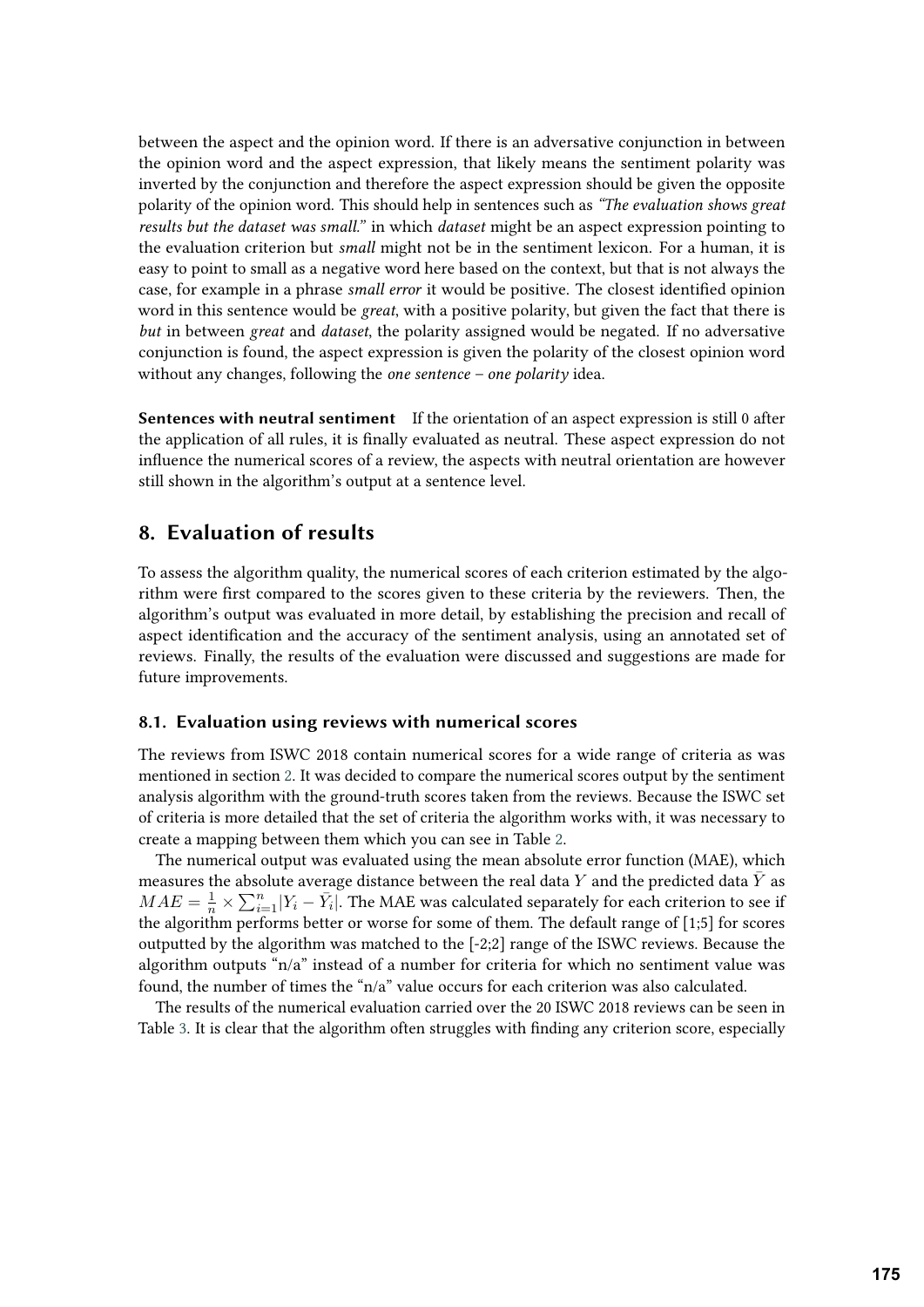| Algorithm's criteria | ISWC 2018 criteria             |
|----------------------|--------------------------------|
| relevance            | appropriateness                |
| novelty              | originality/innovativeness     |
|                      | impact of ideas and results    |
| technical quality    | implementation and soundness   |
| state of the art     | related work                   |
| evaluation           | evaluation                     |
| presentation         | clarity and quality of writing |
|                      |                                |

<span id="page-11-0"></span>**Table 2** Mapping between the chosen set of criteria and ISWC 2018 criteria

when it comes to relevance, novelty and technical quality. Even when it does give a numerical score, it is often fairly off. This could have several explanations. Firstly it is possible that when reviewers have the option of expressing their opinion numerically, they sometimes do not feel the need to also give a more elaborate explanation. The second explanation is that the algorithm simply does not perform well when it comes to discovering aspect expressions and/or sentiment words. This is studied more closely in the next section, where the results are evaluated on the sentence level.

Another issue might be the way in which the numerical scores are estimated – each time an aspect expression is discovered and assigned a polarity of +1 or -1 the value is added to the respective criterion score. Finally the scores are averaged by the number of times a value was added and normalized to a given score range. Therefore, if for a criterion only one aspect expression is found with a given polarity the final score will always be an extreme in the score range, but that is a much rarer occurrence in the scores given by human reviewers. To check if this might be the issue it was tested by changing the normalization of polarity to four different values, where a criterion is added a score of +1 if the orientation of an aspect expression is higher than 0.5, a score of +0.5 if the orientation is higher that 0 and analogously the -0.5 and -1 scores for negative orientations. The results after that change can be also seen in Table [3.](#page-11-1) It is apparent that this leads to better results and so a more fine-grained approach to polarity is necessary.

#### **Table 3**

| Criterion         | MAE  | <b>MAE (more granular)</b> | Number of missing values |
|-------------------|------|----------------------------|--------------------------|
| relevance         | 1.44 | 1.33                       |                          |
| novelty           | 1.68 | 0.93                       |                          |
| technical quality | 1.64 | 1.09                       |                          |
| state of the art  | 1.38 | 1.06                       |                          |
| evaluation        | 1.35 | 0.82                       |                          |
| presentation      | 0.94 | 0.69                       |                          |

<span id="page-11-1"></span>Results of the numerical evaluation of ISWC 2018 reviews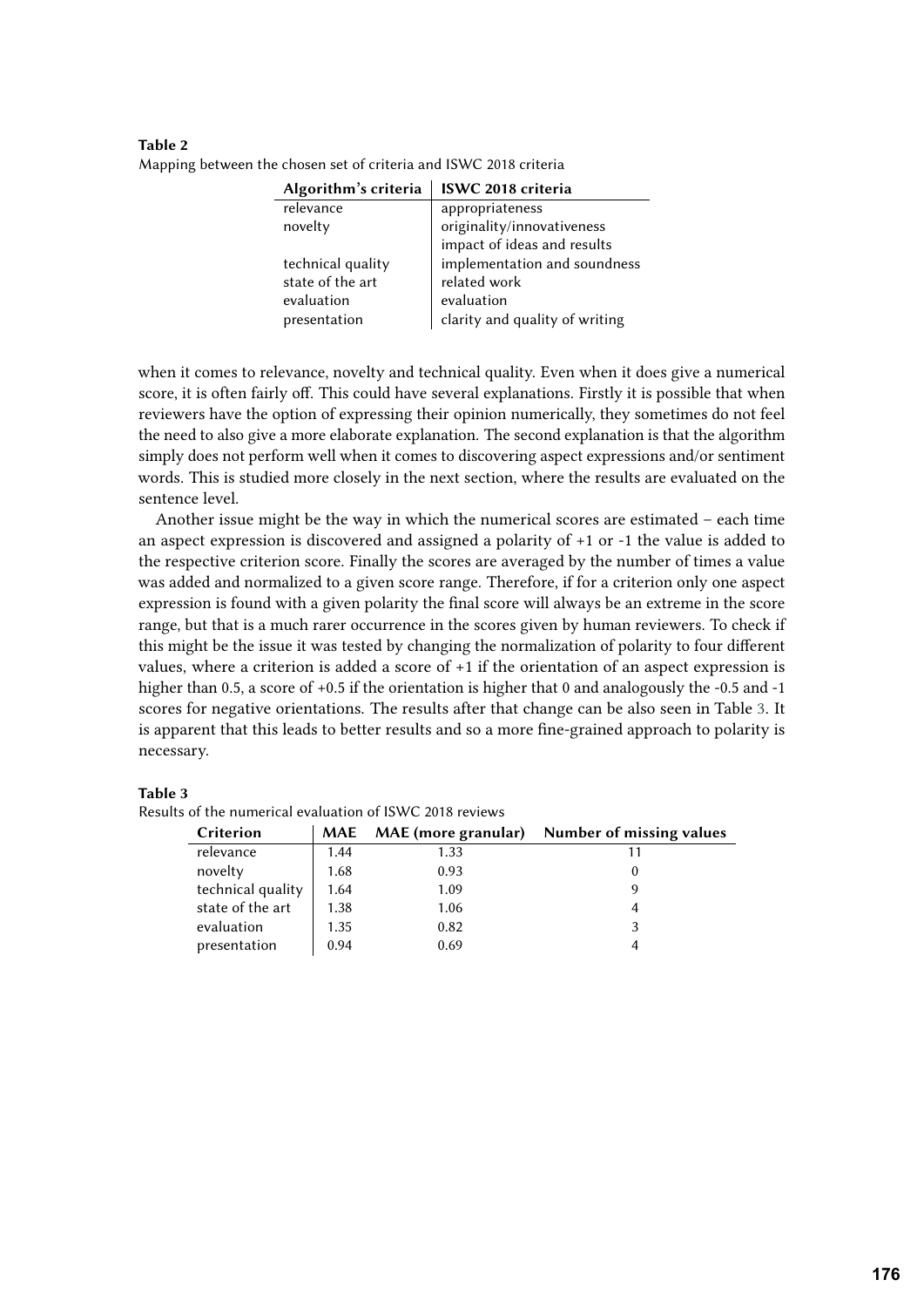### **8.2. Evaluation using annotated review comments**

This section presents the outcome of the evaluation first for the criterion identification and then for the sentiment analysis.

**Evaluation of the criterion identification** The annotated dataset was compared to the output of the sentiment analysis algorithm. Each annotated comment for which the appropriate criterion was found by the algorithm was classified as *true positive* (TP), each comment which was labeled by a criterion but the algorithm did not discover it was labeled by *false negative* (FN) and each time the algorithm output a criterion incorrectly it was classified as *false positive* (FP).

Some of the reviews contain numerical scores for the extracted criteria, however while the algorithm always correctly identifies the respective criteria, it is unable to assign a sentiment polarity based on the score value. Because each conference might use a different scale for these scores and the algorithm should work independently of any knowledge about the specific source of reviews, it was decided against using the scores for the sentiment analysis and instead only focus on the textual data. Therefore the parts of reviews with numerical scores were ignored for both the annotation and evaluation phase.

The results of the comparison between annotated criteria and outputted criteria can be seen in Table [4.](#page-12-0) This yielded a precision of 57.38 % and a recall of 53.44 %.

#### **Table 4**

<span id="page-12-0"></span>Evaluation of the criterion identification

| conference       | тр | FP | FN |
|------------------|----|----|----|
| <b>ESWC 2019</b> | 17 | 15 | 14 |
| <b>EKAW 2018</b> | 31 | 17 | 34 |
| <b>ISWC 2018</b> | 22 | 20 | 13 |
| Total            | 70 | 52 | 61 |

As regards the contribution of each criterion to the result (detailed data and charts are in the thesis [\[3\]](#page-16-2)), the algorithm visibly struggled the most with discovering the *technical quality* criterion, where the false negatives amount for 61 % of the assigned evaluation labels, 25 % were false positive and the algorithm succeeded in correctly finding the correct criterion in just 14 % of cases. The algorithm also did not fare particularly well for the *state of the art* criterion, where although the relative amount of false negatives is fairly small, the number of false positives is at 62 %, meaning that a considerable amount of sentences get labeled with this criterion wrongly.

In terms of discovering the correct criteria, the *presentation* criterion amounts for 37 % of all true positives and the *evaluation* criterion for 31 %, however in 38 % of all cases that *evaluation* was assigned any of the evaluation labels, 31 % were false positives, which is a fairly high amount even though the relative amount of true positives is 52 %.

Generally a considerable amount of false positives come from the fact that when a reviewer talks about some issue that falls under the *presentation* criterion, they refer to some section of the paper by the section name or topic, which often falls under an aspect expression belonging to some other criterion. Consider the sentence *"The section numbers appear off, too–the introduction says that evaluations are performed in Section 6, for instance, but it's actually in Section 5."*, which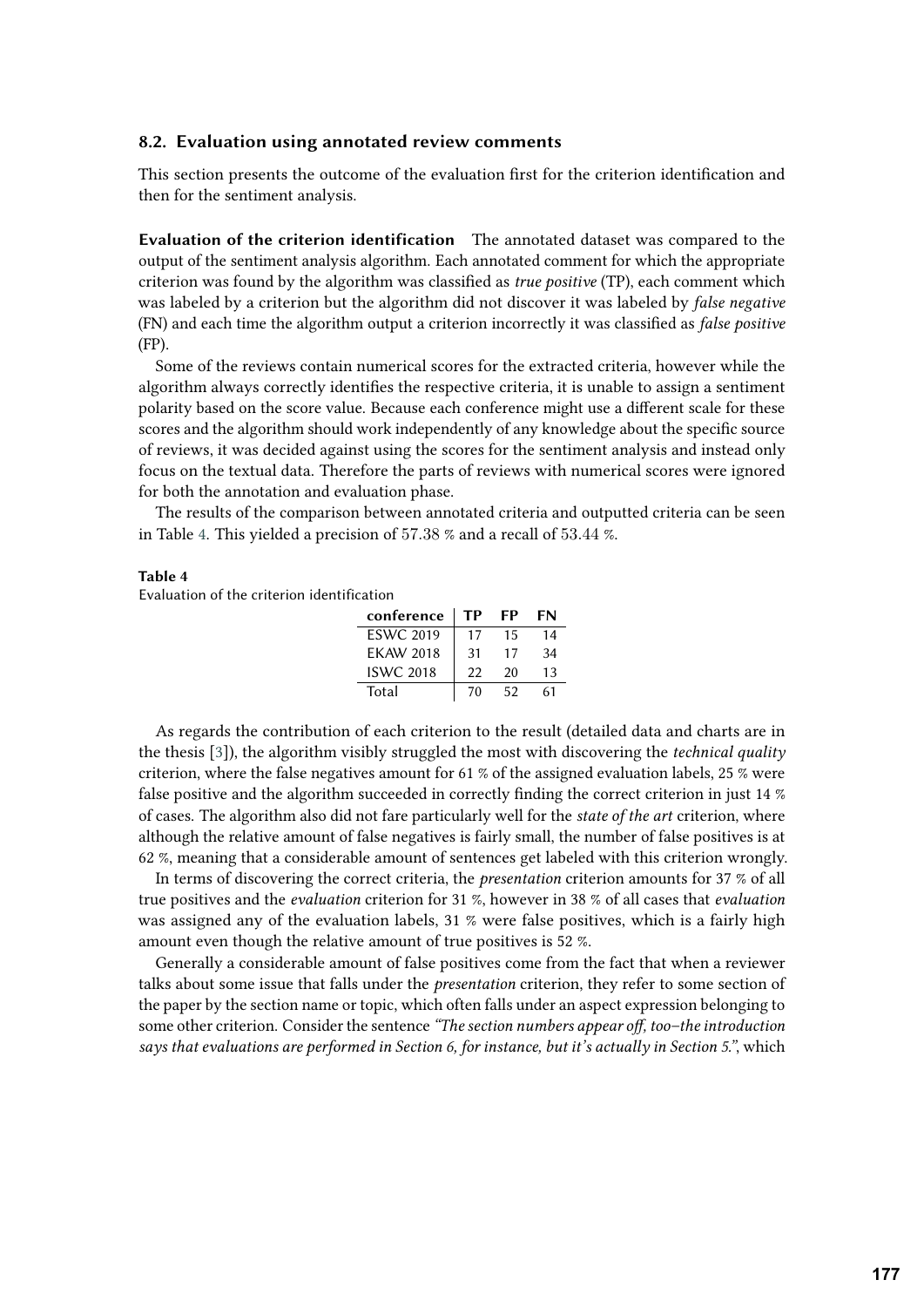for a human reader obviously mentions a problem with the quality of writing, however the algorithm picks up on the *evaluations* keyword and incorrectly labels the sentence with the *evaluation* criterion.

Another issue that leads to a significant number of false positives is that at the beginning of most reviews, there is a summary of the paper, stating its objectives. These summaries often contain different aspect expressions, as there is an overlap between the criteria names or expressions and the general vocabulary of the field. For example, the sentence *"To achieve this, an inference rule is translated into a SPARQL CONSTRUCT query that is evaluated against the schema of the RDF dataset."* only mentions how the solution proposed in the reviewed paper works, it is not the reviewers comment on the quality of the actual evaluation but it gets recognized by the algorithm as such. Similarly the sentence *"In this paper authors investigate how state-of-the art language technologies LT (tools, algorithms and resources) can be ported to the historical ecology domain."* gets labeled with the *state of the art* criterion, even though the sentence does not refer to how the reviewer feels about the research of the domain done by the authors (which would indeed fall under *state of the art*).

The false negatives mostly come from the fact that the comments rarely included expressions immediately leading to a certain criterion. For instance, for the *technical quality* aspect it would require a significantly more complex domain specific lexicon of technical terms to lessen the amount of false negative in sentences such as *"Even if a rule is determined as potentially applicable after running the query derived from the rule on the data schema, the rule cannot be executed until relevant instances are entered into the dataset."*.

To explain the high amount of missing numerical values discovered in the previous section, the output of ISWC 2018 data was inspected and compared with the annotated dataset. It was discovered that out of the 7 "n/a" criteria values outputted for the 5 annotated reviews 4 criteria were also missing in the annotations (in other words according to the annotators there was no comment related to these criteria). All unknown values from the examined dataset belonged either under the *relevance* criterion (4 unknown values and 3 reviews with no *relevance* annotation) or the *technical quality* criterion (3 unknown values and 1 review with no *technical quality* annotation). As was already explained, the algorithm does not perform well in classifying comments regarding *technical quality* which is likely the cause of the missing values. On the other hand *relevance* has a significantly lower amount of false negatives, so it is more likely that reviewers simply do not feel the need to expand on their numerical score when this criterion is concerned.

**Sentiment analysis evaluation** The comments with aspects that were correctly classified (those with the TP label) were also evaluated based on whether they were labeled with the correct sentiment. In the annotated dataset there was only one comment where the annotators did not reach an agreement on the appropriate sentiment – *"Though, this approach solves a relevant problem there are several concerns:"*. This was due to that comment containing the previously mentioned dual polarity. This comment could therefore be taken as either positive or negative, and was evaluated accordingly. Over 75.7 % of comments with correctly identified criterion were also correctly classified by sentiment while 24.3 % were not.

Relative to the number of TP comments regarding a certain criterion the algorithm performs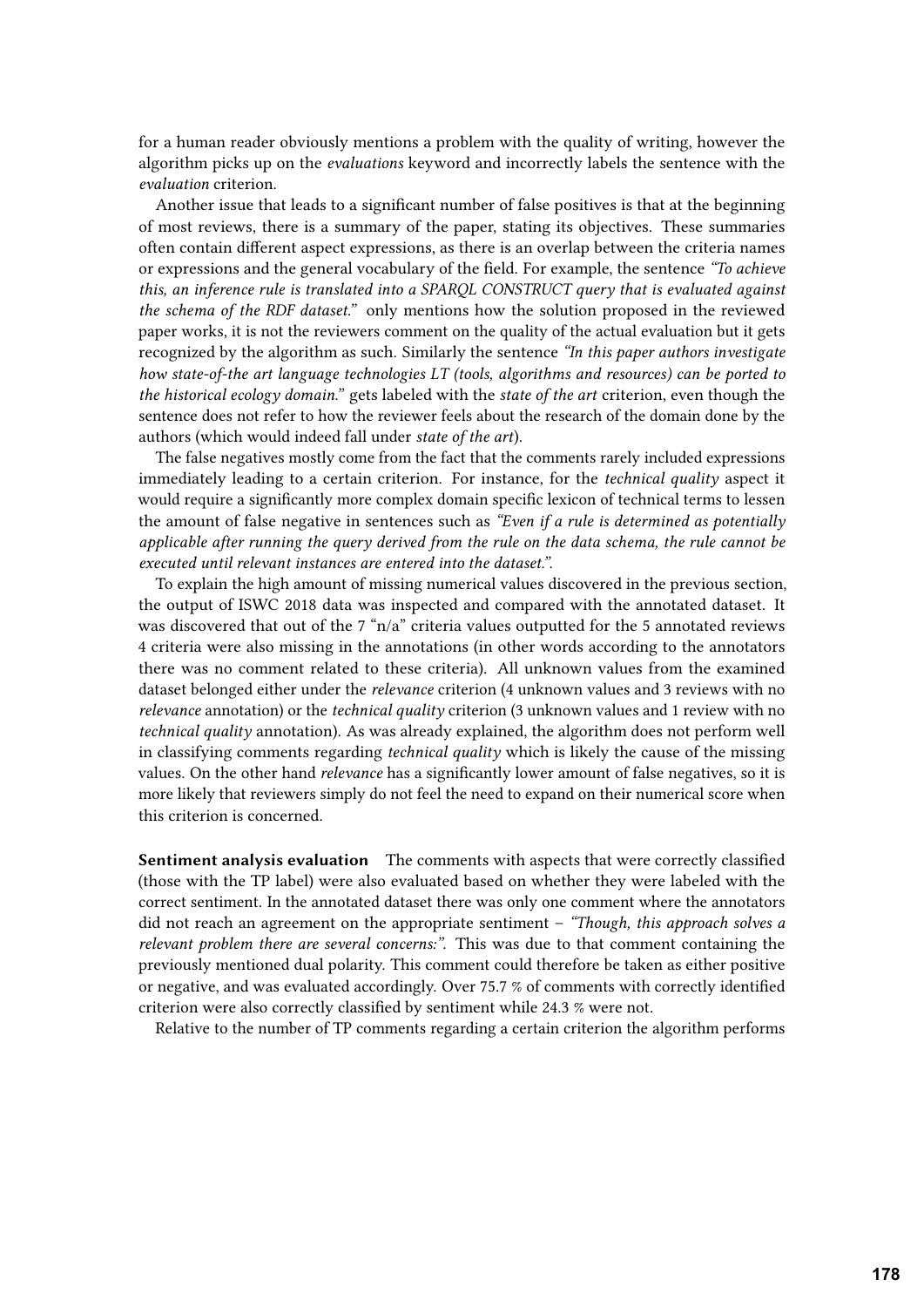best for the sentiment analysis of the *state of the art* criterion with an accuracy of 100 %, however since only 5 comments belonging to this criterion were correctly identified, the number might not be objectively accurate. Interestingly the algorithm does well at determining the polarity of the *presentation* criterion as the comments tend to contain similar sentiment expression such as *well-written* or *clear* so due to their frequency across reviews they were picked up during the creation of the sentiment lexicon.

### **8.3. Discussion of results**

The comparison between the numerical output of the system with the numerical scores given in the reviews resulted in a mean average error of 0.99 on a scale from -2 to 2, meaning the algorithm was usually nearly one point off. This was deemed a significant error margin and in order to get more insight into the accuracy of the criterion identification and the sentiment analysis a more detailed assessment ensued on a sentence level which estimated the precision of the criterion identification at 57.38 % and the recall at 53.44 %. As such, the error rate is quite high, however even the annotators had a substantial level of disagreement, initially diverging in their criterion labeling in over a third of the comments. This suggests that reconstructing the intended meaning of the review comments is a particularly difficult task even for human annotators.

The accuracy of the sentiment analysis was calculated using a set of comments with correctly identified criterion determined by human reviewers. The system detected the accurate sentiment in more than 75 % of executed cases. Notably, this is an improvement on the result of a similar sentiment analysis carried out in a comparable study with focus on peer reviews of scientific publications. This analysis algorithm only managed to reach an accuracy level of nearly 73 % even though the sentiment analysis performed in this study was not aspect based [\[1\]](#page-16-0), which makes determining the sentiment easier. Consider the sentence *"While it is a fairly relevant topic, there were too many typos and the results were not at all evaluated against any of the existing state-of-the-art systems, so I do not consider the work mature enough for acceptance."*. The overall sentiment of the sentence is negative, as it presents more reasons for rejecting the paper rather than accepting it and for that same reason it would not be difficult for most dictionary-based sentiment analysis methods to correctly classify the sentence as negative. However, if we classify the sentiment on an aspect level, it is necessary to also find out which sentiment expressions of the sentence belong to which aspect, which in this case means it needs to recognize that even though the sentence contains more negative expressions, relevance is judged positively.

The algorithm is capable of being substantially improved quite easily when given the availability of a significantly larger dataset. This could help put together both a better aspect expression dictionary and a vast sentiment lexicon. The creation of which heavily relies on the frequency of terms across reviews. Additionally, should a larger dataset be available, it would be possible to perform a more detailed exploration of the specificities of language used in similar data, creating a more complex algorithm using the discovered knowledge.

Another possible way to improve the results would be to put together specialized rules for the different criteria. For example, as comments about the *presentation* criterion often lead to false positives matches on other criteria, it would be possible to create a rule where criteria expression found in a sentence where there is also a match on *presentation* would be discarded. Another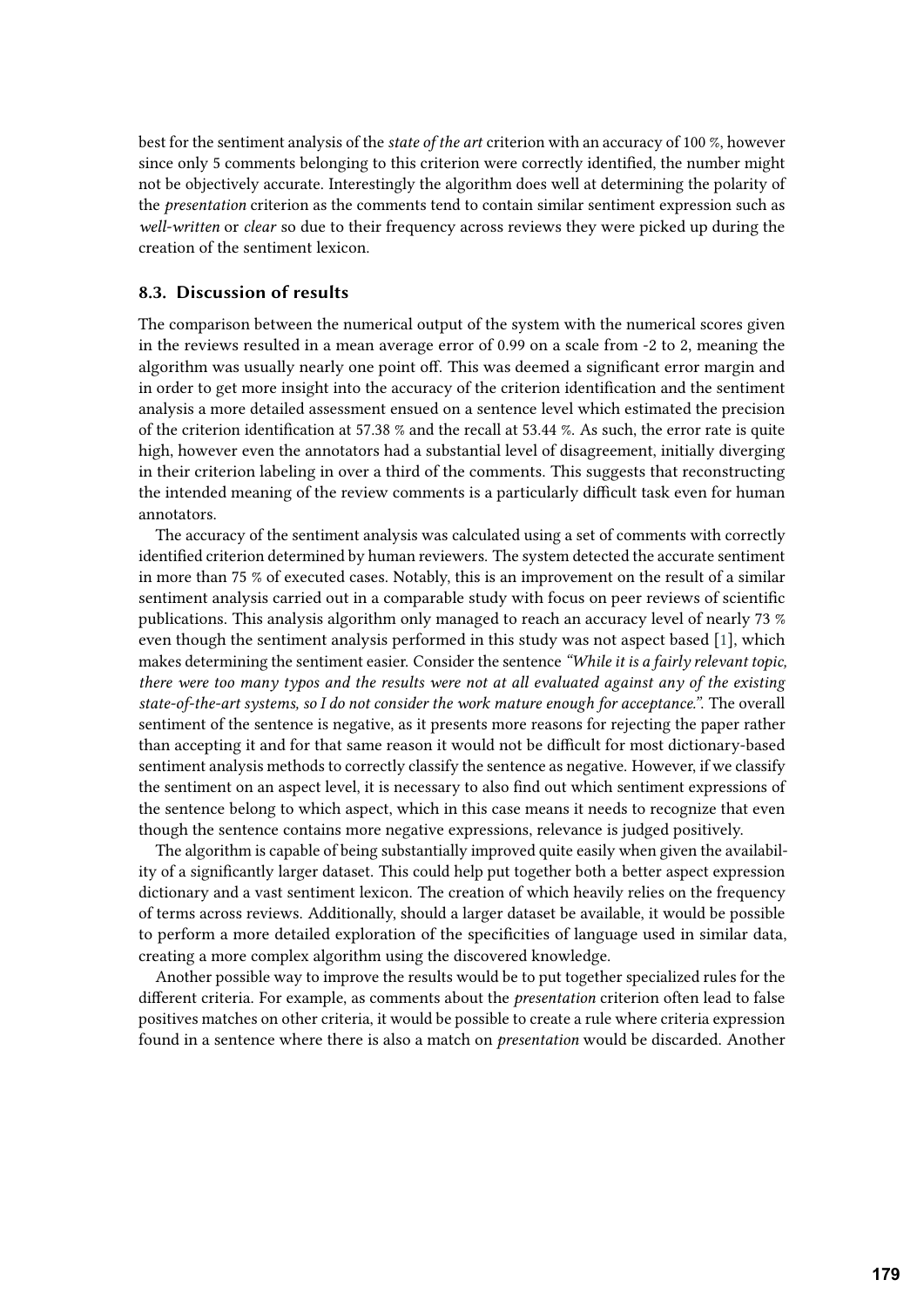example of a criterion-specific rule would be to study the structure of a sentence in a more complex manner by using syntactic analysis, to for instance discover that in a sentence such as *"The rule cannot be executed until relevant instances are entered into the dataset."* the adjective *relevant* is connected to *instances*, which is not a term related to the work itself and therefore the sentence should not be considered as a comment on the *relevance* criterion. However, these rules would require to limit the algorithm to a specific set of criteria, which goes against the original idea to create an algorithm that could be reused on a number of different domains.

The sentiment analysis as well as criterion identification could also be enhanced by creating a sentiment lexicon specific to each criterion. Firstly, there are many sentiment expressions that are context-dependent: For example, *small* would most likely considered a positive word in relation to an evaluation error but a negative one when commenting on the contribution of the work. This problem could be solved by having a dedicated sentiment lexicon for each criterion, and thus providing the necessary context. Secondly, some sentiment expressions have a strong connection to certain criteria. For example, *clear* is almost exclusively used in relation with the *presentation* criterion. This could be leveraged to aid in aspect identification, as a sentiment expression which is strongly related to a particular criterion could be used as an indication of its presence, if no criterion expression is found.

## **9. Conclusions**

The aim of the research was to explore the possibility of extracting sentiment from conference paper reviews. The evaluation of sentiment analysis accuracy shows an improvement on the results of similar existing research and so with indicated improvements the system is going to be a valuable tool for helping to facilitate the meta-reviewing process. It can also help with the unification of criteria scores across different conferences and reviewers using the numerical scores outputted by the system.

All the algorithms created in this work – the aspect expression identification, sentiment lexicon compiler and aspect-based sentiment analysis – are implemented in a way which would require slight adjustments for application on a number of different domains of conferences. The main change that would be required is to manually create a new taxonomy of aspect expressions serving as a base for identification of other aspect expressions, helping to define the set of the domain-specific criteria. Allowing for minor adjustments, the practical use of the system in other domains is clear, providing the appropriate datasets to retrain the algorithm for the new application.

## **Acknowledgments**

TThe research has been supported by the IGA VŠE project no. 56/2021 and by the Nexus Linguarum COST Action (no. CA18209).